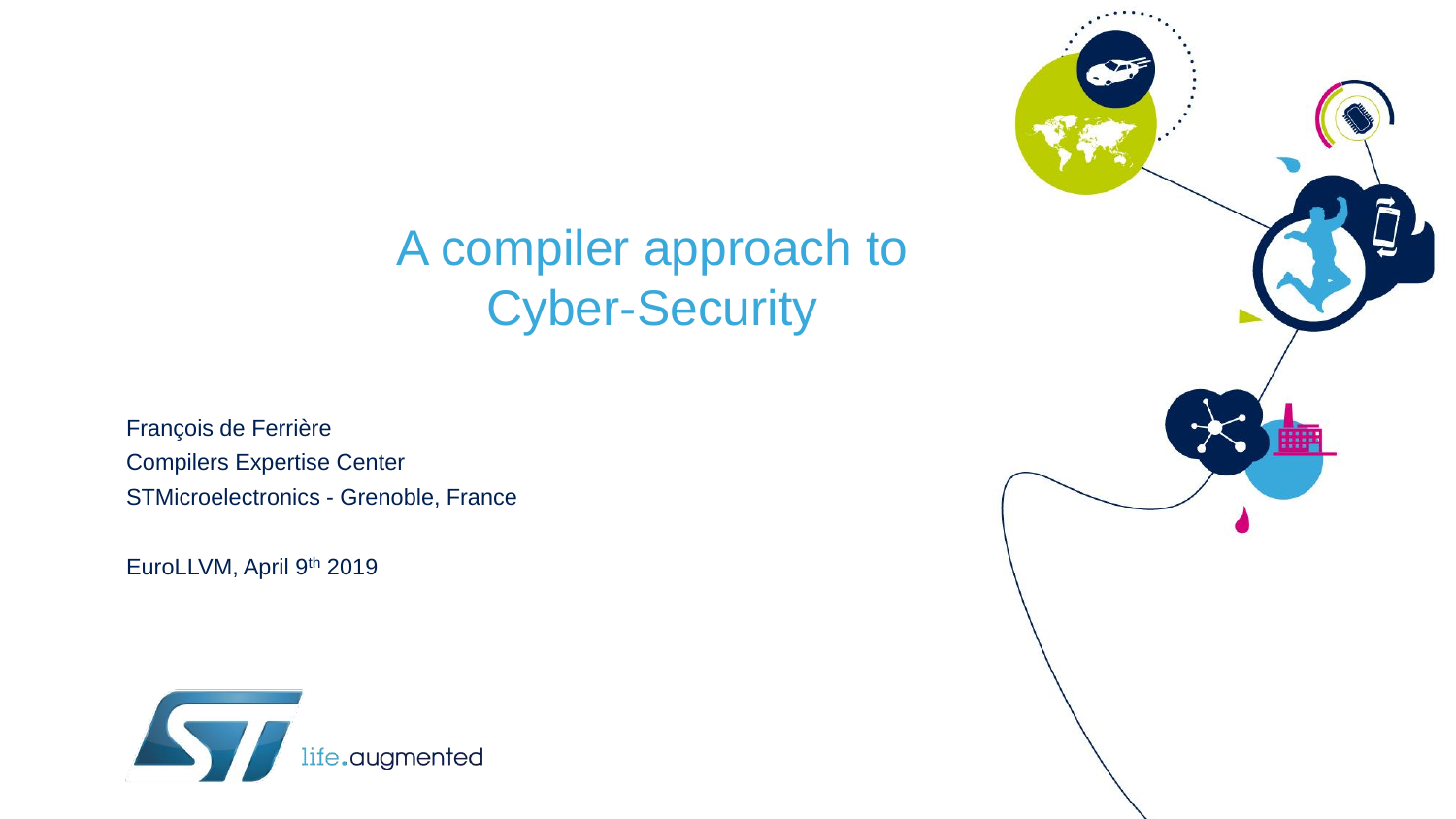# Growing Need of Security in an Open World  $\frac{1}{2}$

- From traditional dedicated circuits
	- Smartcards, …
	- Built-in security features
	- Short lifespan
- To IOT nodes
	- Fast cryptographic primitives for confidentiality, integrity, authenticity & privacy
	- Power and performance constraints
	- Long lifespan
	- Highly connected
	- Estimate at 20 billions in 2020
		- Smart Homes
		- Health Monitoring
		- Intelligent Transport System
		- Biometric Authentication
		- …





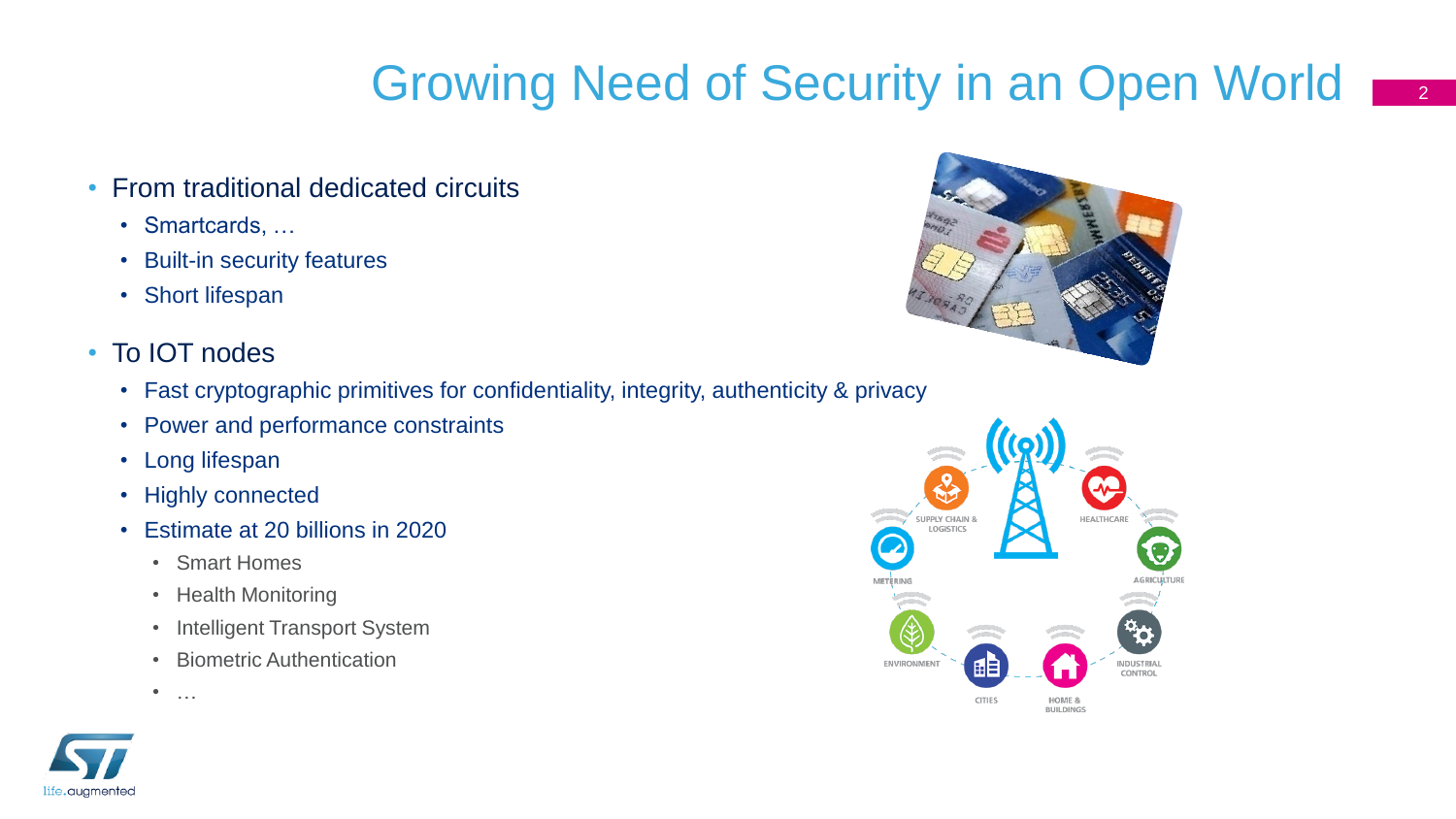### **Physical Attacks** 3

#### • Side Channel Attacks

- Timing analysis
- Power analysis
- Electromagnetic analysis
- Fault injection attacks
	- Laser
	- Electromagnetic pulse
	- Power and clock signals glitches
- Aiming at
	- Obtain sensitive data
	- Bypass protection
	- Reverse engineering



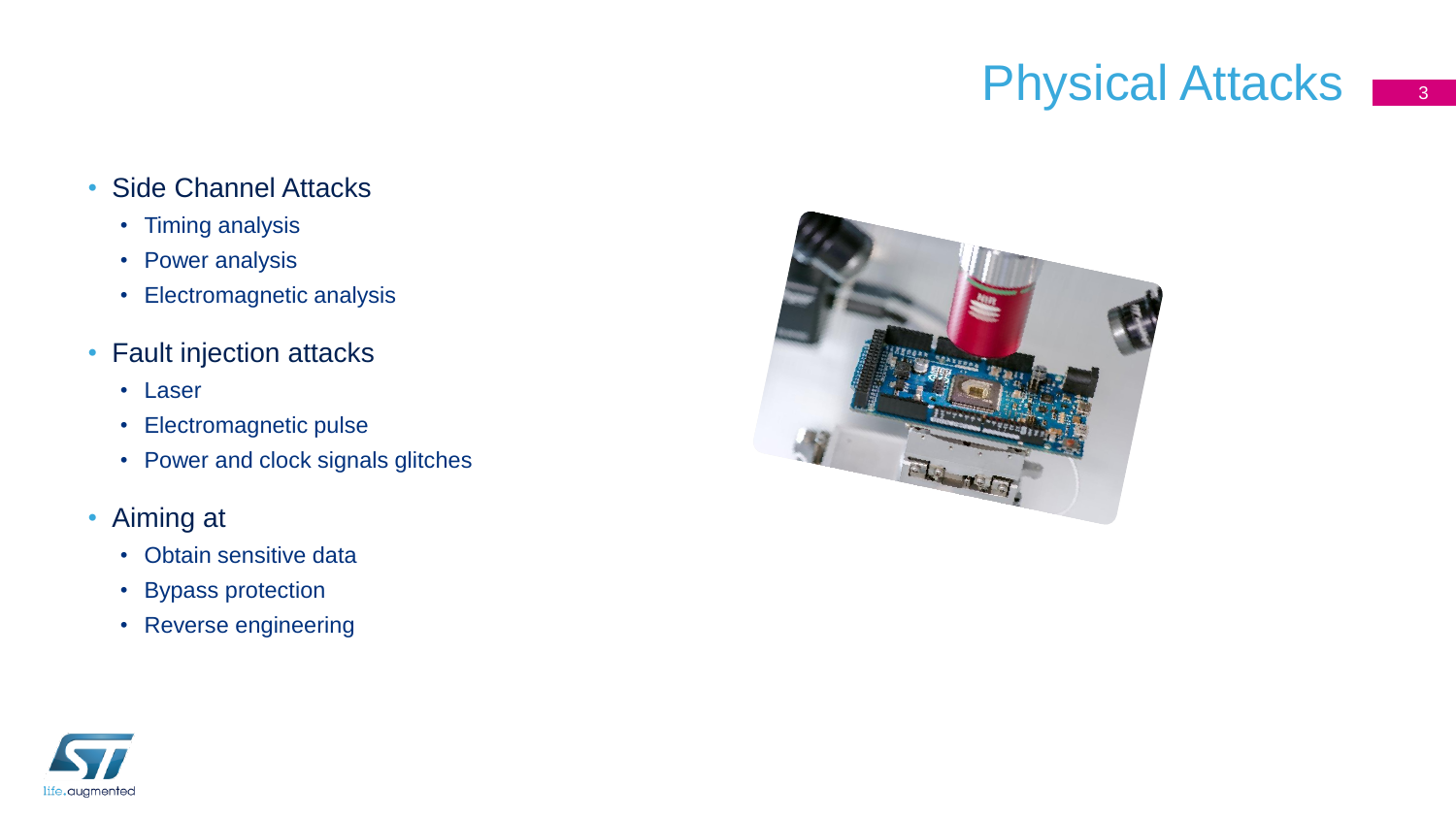### Software-Based Countermeasures

- Aims at protecting against
	- Instruction skip
	- Modification of instructions or data
- Source level protections
	- Easy to implement
	- But compiler optimizations tend to remove redundant code
	- Require some implementation tricks and may be difficult to maintain
	- Demoting compiler optimizations results in poor performance and code size
- Assembly level protections
	- The compiler made heavy transformations to reach good performance and code size
	- Difficult to map source code from assembly instructions
	- Difficult to find available resources for adding extra code after aggressive register allocation and code scheduling
	- Higher risk of introducing errors while implementing countermeasures at this level





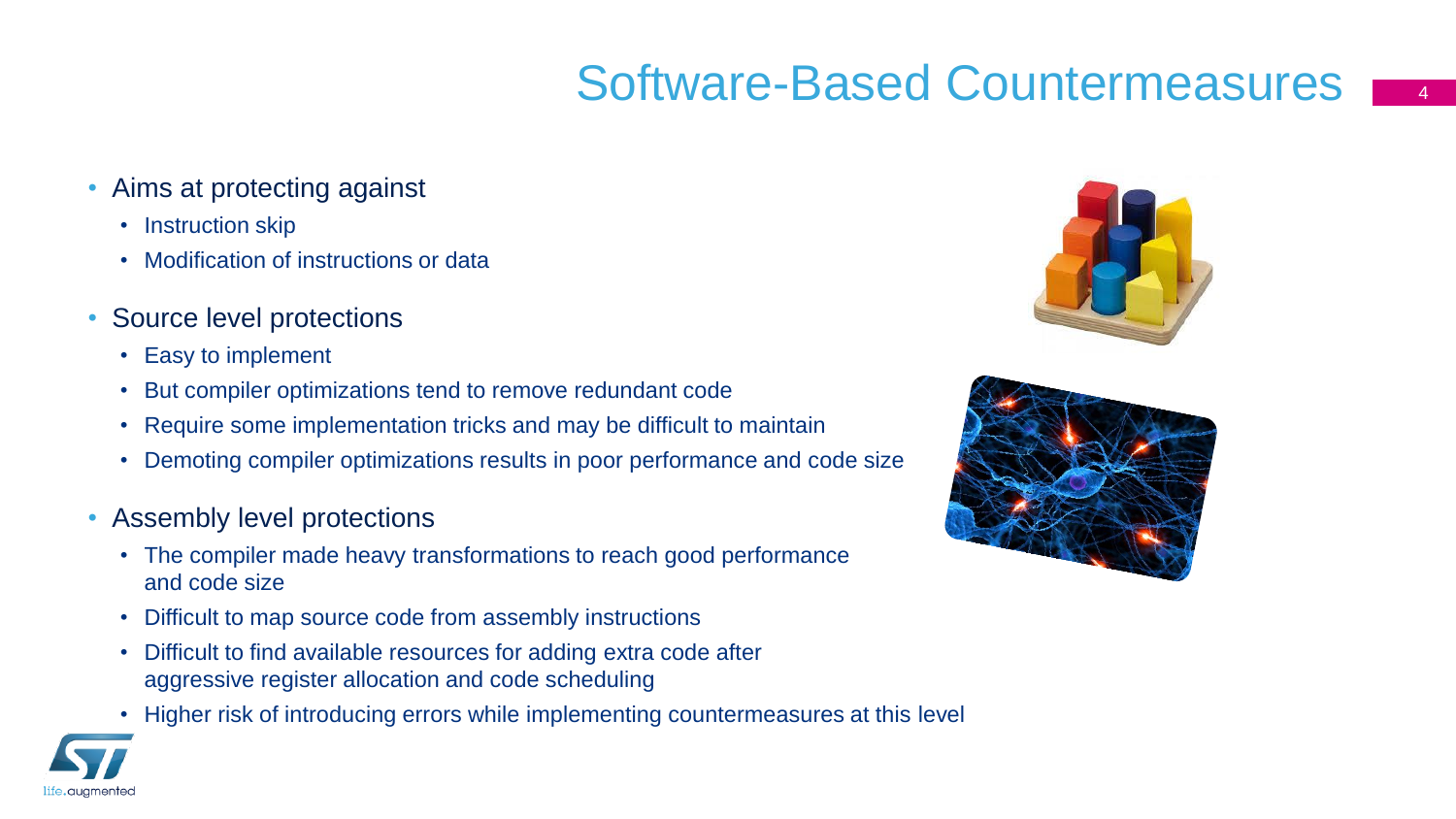### The Idea <sub>5</sub>

#### • A compiler approach

- Instead of struggling against the compiler, make the compiler work for us
	- No need to modify the source code of an application
	- No need to demote compiler optimizations
- Security code added by the compiler is part of the code to generate
	- Efficient register allocation and instruction scheduling



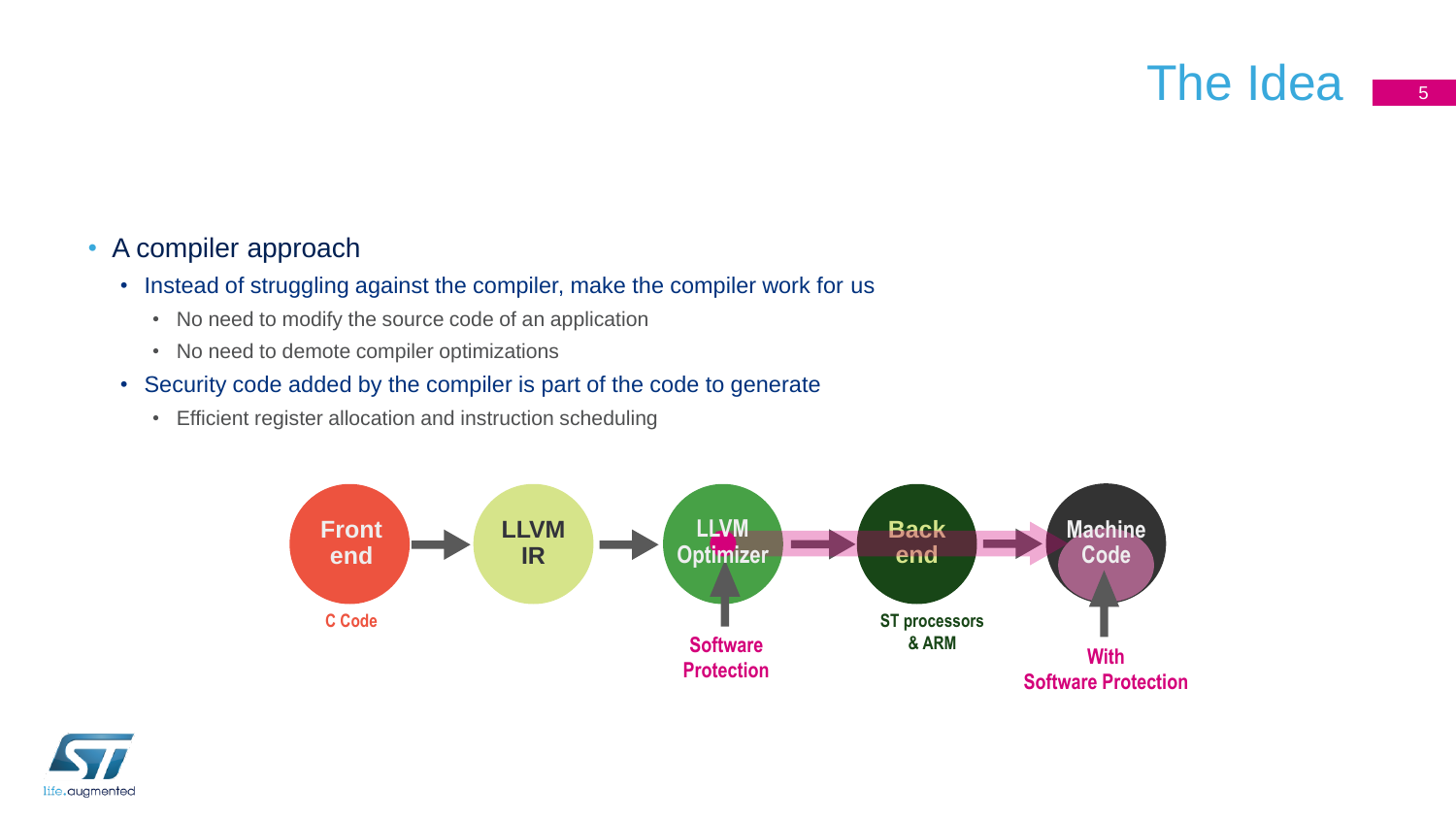

- EDDI : Error Detection by Duplicated Instructions in super-scalar processors
	- N. Oh, P.P. Shirvani, E.J. McCluskey IEEE Transactions on Reliability 2002
	- Duplicate instructions and use different registers
	- Duplicate memory locations
	- Check points at side effects
- SWIFT : Software Implemented Fault Tolerance
	- G.A. Reis, J. Chang, N. Vachharajani, R. Rangan, D.J. August CGO 2005
	- Designed to reduce performance and code size impact
	- No duplicated storage, no duplicated loads/stores
	- Control-flow checking
- Fault Model
	- Single fault on any instruction
	- Protection is guaranteed if applied on whole program
	- Memory is protected by hardware (ECC, ...)

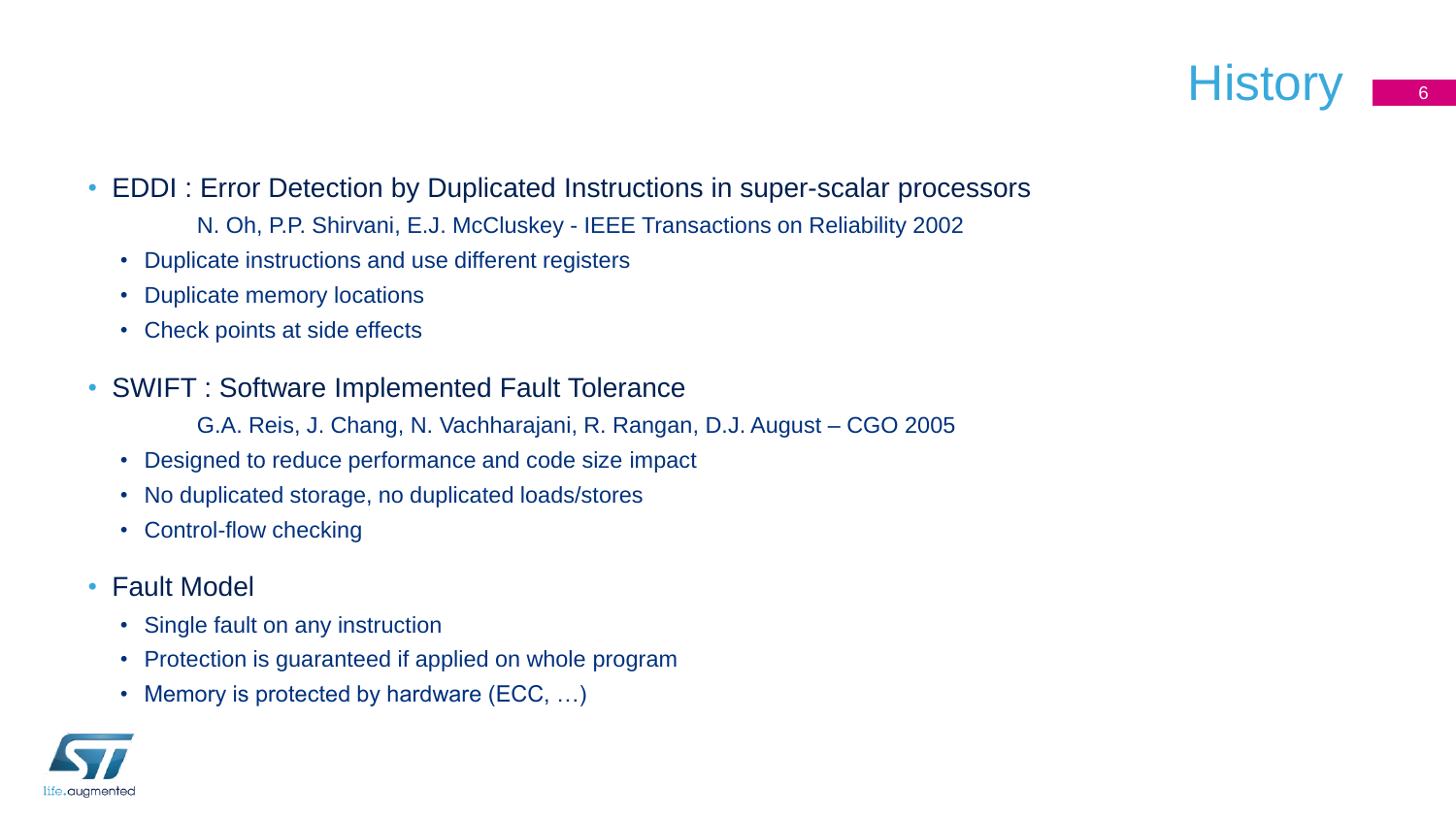# Introducing LLVM SecSwift  $\overline{1, 7}$

- Our implementation in LLVM: Secure Swift -> SecSwift
	- Abort on fault detection

#### • SecSwift consists in 3 different transformations

- Can be activated independently of each other
- Combine and benefit from each other
- SecSwift Duplicate
	- Duplicate the computation flow
	- Check the equality of values at synchronization points
- SecSwift ABI (Application Binary Interface)
	- Duplicate parameters and return values
	- Check the equality of values when leaving the SecSwift perimeter
- SecSwift Control-Flow Integrity
	- Branch instructions inside a function
	- Call and return instructions between functions
	- Propagate a signature along control-flow paths
	- Check validity at synchronization points

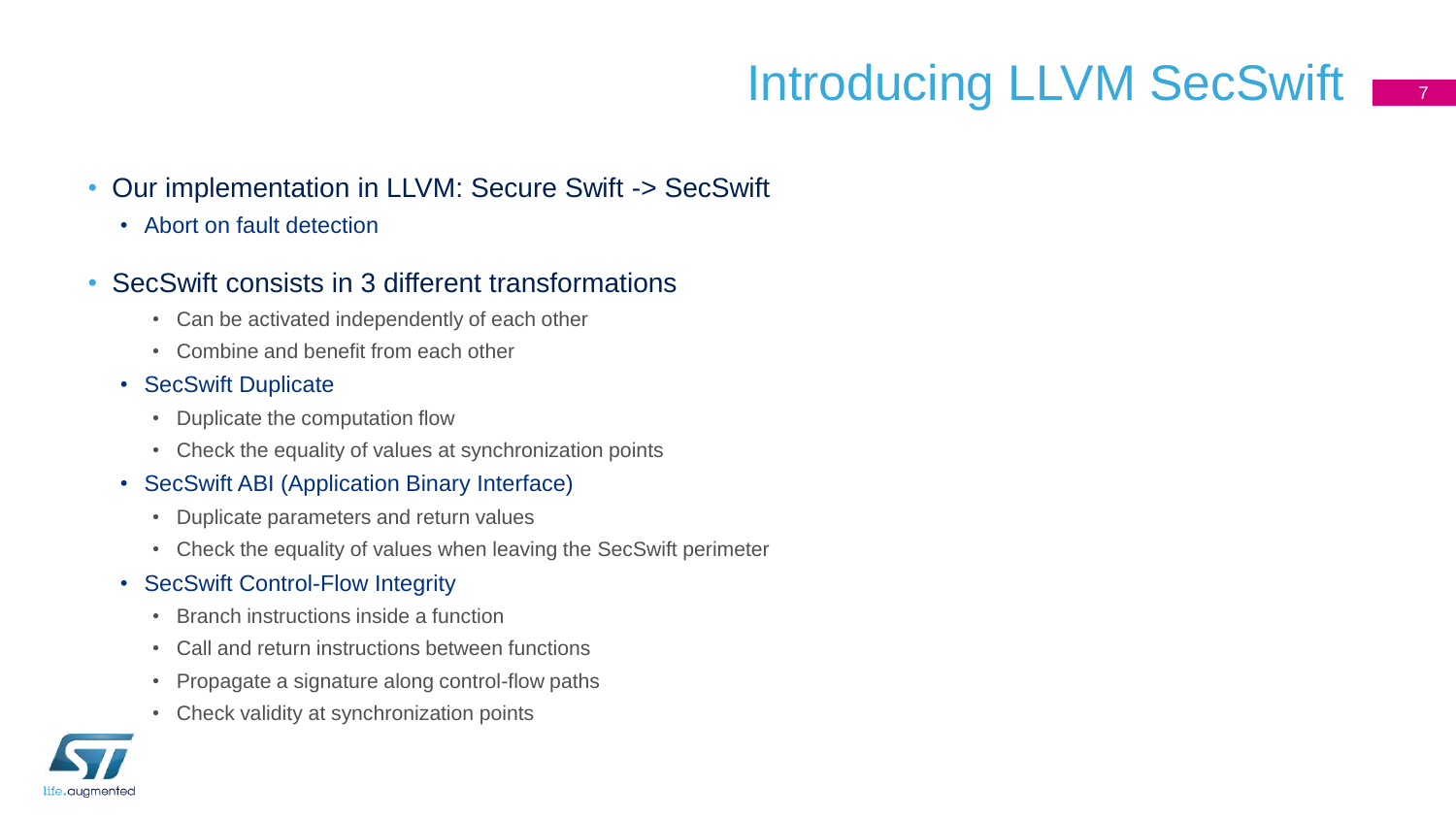# SecSwift Duplicate

#### • Duplicate all instructions

- Done on the intermediate representation of the LLVM compiler
- Check equality before synchronization points (store, return)
- Counter-measure for instruction skip
- Duplicated instructions go through the backend
	- The compiler will not remove the redundant code
		- Use of an intrinsic function to hide copies of constants and variables
		- No need to demote compiler optimizations
	- Redundant code is fully integrated with original code for reg-alloc and scheduling
	- Might have pending caveats
		- Not 100% coverage for now
			- e.g prologue/epilogue expansion done after LLVM IR

```
int neq = 0, \angleDUP_neq = 0;
 for (int i = 0, \angleDUP<sub>_</sub>i = 0; i < N; i++, \angleDUP_i++) {
     \text{neg} \vert = \text{input}[i] \land expected\vert i \vert;
     LOUP_neq |= input[LOUP_i] ^ expected[LOUP_i];
 }
 secswift_trap(i == _DUP_i);
 secswift_trap(neq == DUP_neq);
```
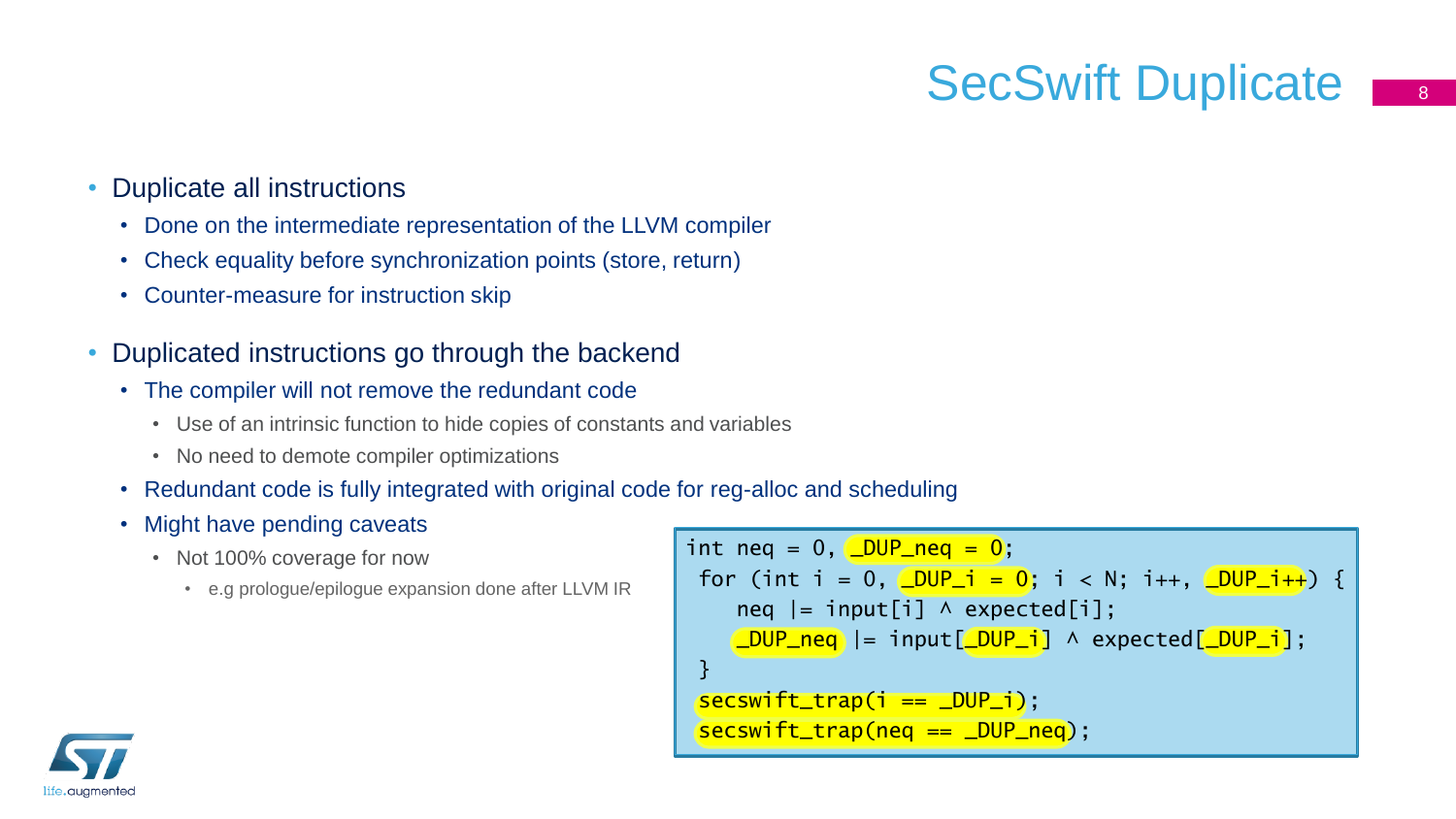- 
- Change calling convention
	- Counter-measure for corruption of parameters and return values
- A new function prefixed with \_SECSWIFT\_ is created to use the SecSwift ABI
	- The original function is kept
	- A dead function elimination pass after SecSwift will remove unused functions



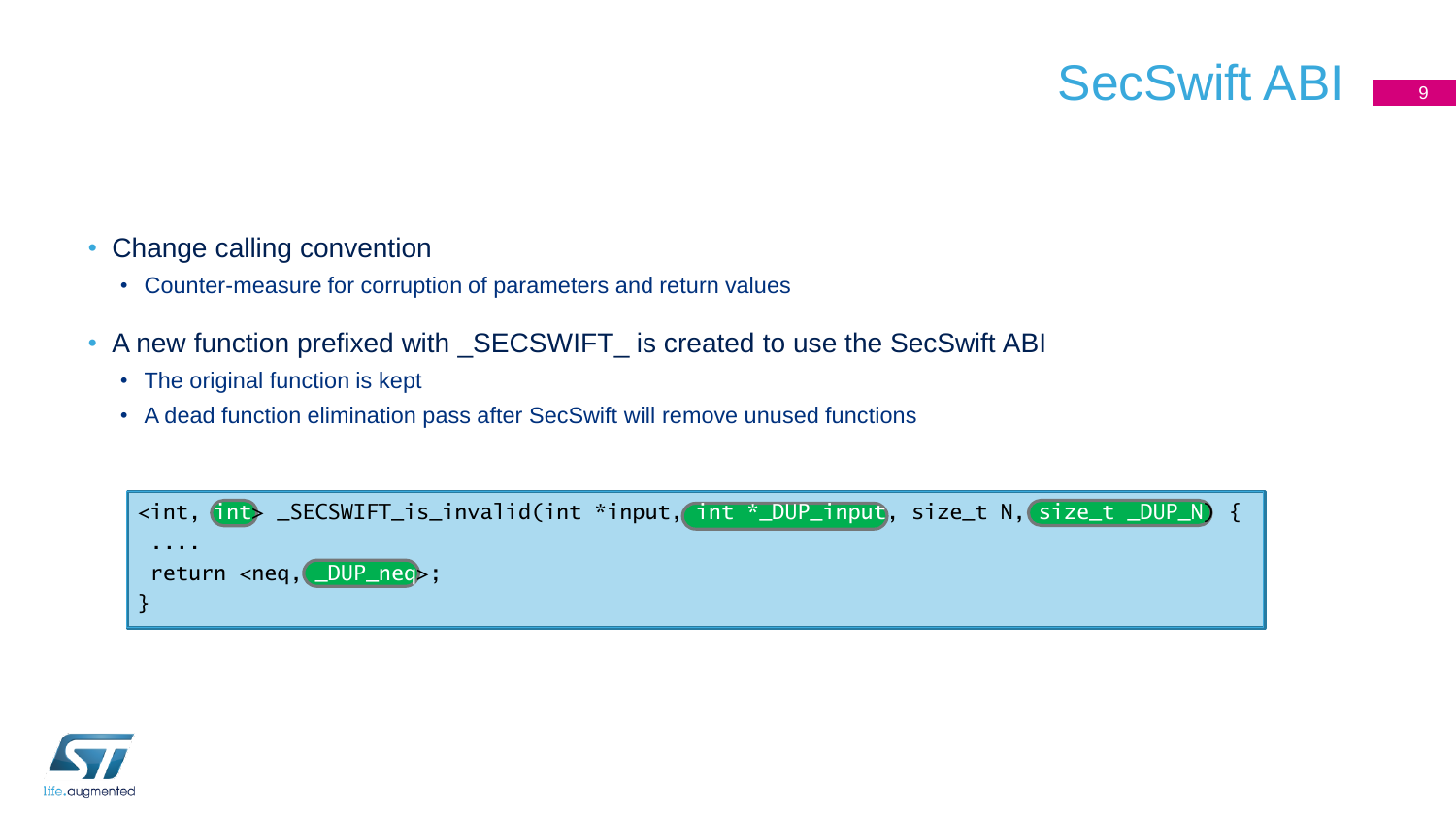### SecSwift Control-Flow

- Control-flow checking: Dynamically checks that branches reach the expected target
	- Counter-measure for fault or skip of branch instructions
	- Based on the property:  $A\oplus (A\oplus B)=B$
	- A static signature is assigned to each basic block: GSR (General Signature Register)
	- A dynamic transfer signature is computed on control-flow edges: RTS (Runtime Transfer Signature)
	- A check on the signature is inserted at the beginning of basic blocks which have side effect instructions



| int GSR = 31155, RTS = 31155 $\land$ 40106; |
|---------------------------------------------|
| for (int i = 0; i < N; i++) {               |
| $GSR$ $\land$ = RTS;                        |
| $neq$  = input[i] $\land$ expected[i];      |
| $RTS = i < N$ ? 0 : 40106 ^ 642;            |
|                                             |
| $GSR$ $\land$ RTS;)                         |
| $secswift\_assert(GSR == 642);$             |
|                                             |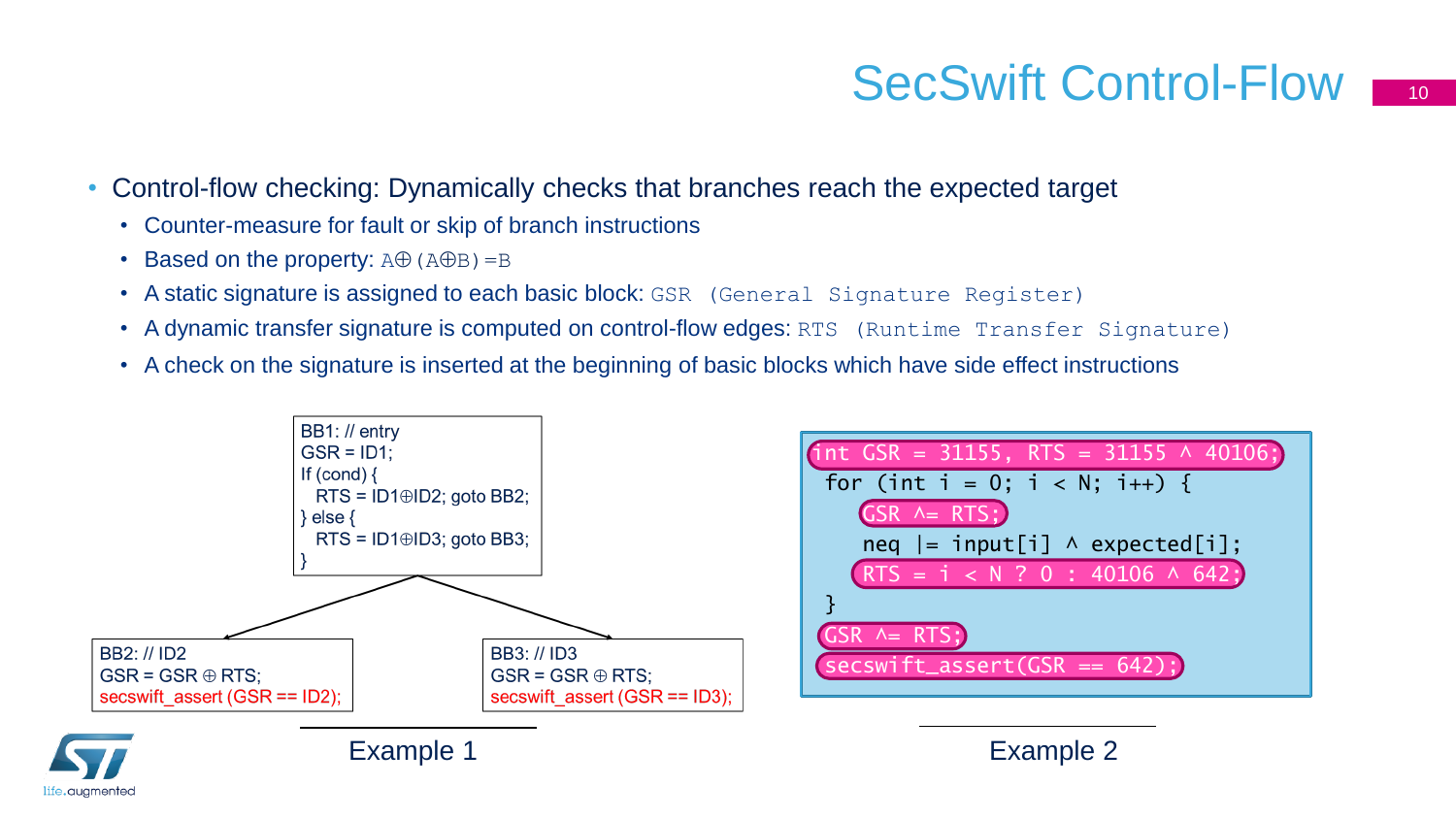### SecSwift CFG 111

- Why a XOR?
	- Mathematical properties
	- Fewer gates, compared to an add or mul
- Why a GSR and RTS?
	- Creates a chain of updates of the GSR value
	- If one GSR=GSRORTS is not executed correctly
		- Because of a fault on the instruction
		- Because of an incorrect control-flow transfer
		- Because of an incorrect value in GSR or RTS
	- The error will be propagated in the next computations of the GSRs
		- No need to insert many checks
			- Only before instructions that do side effects

#### • GSR serves as a redundant duplicate for the Program Counter



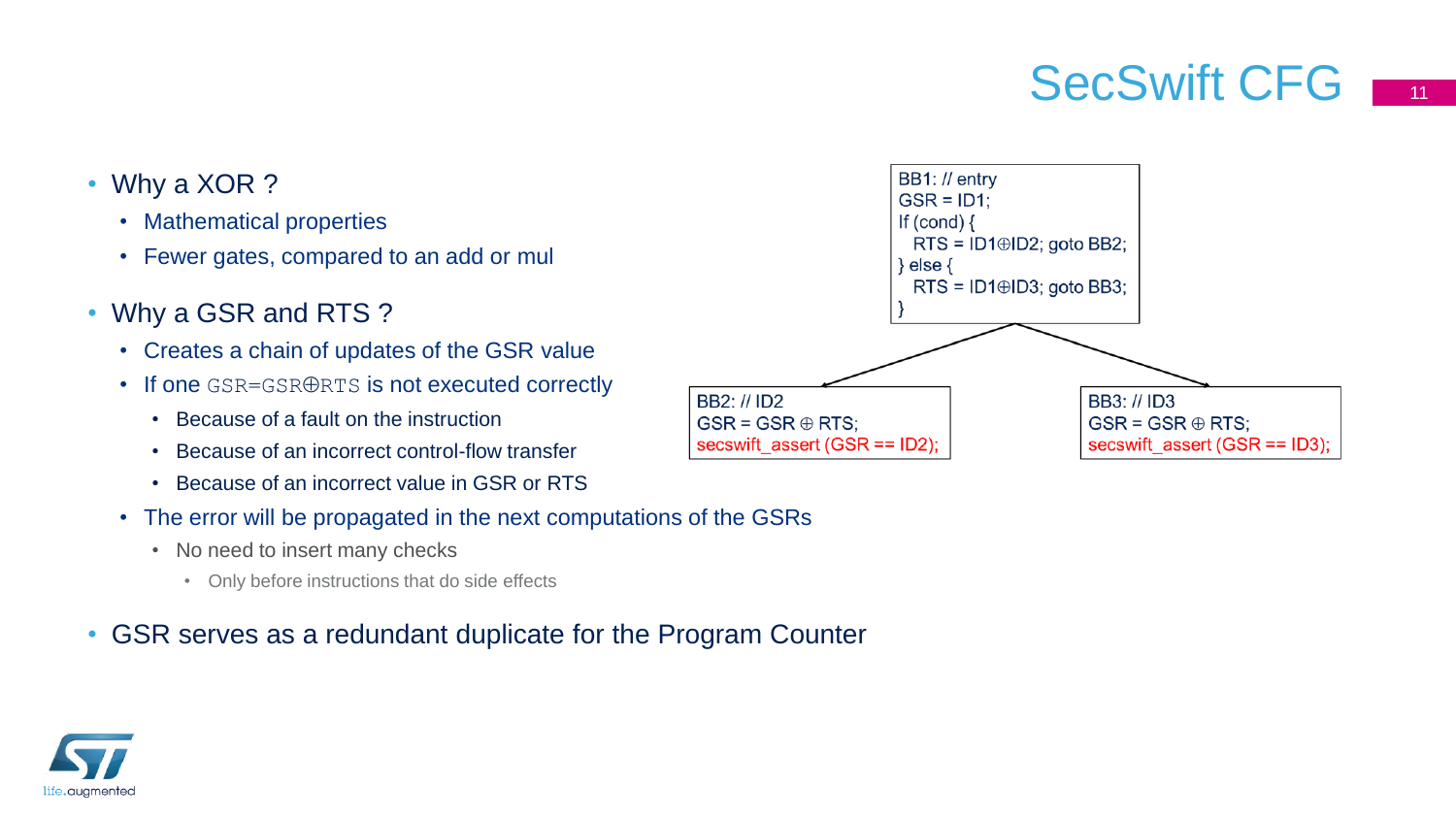### SecSwift Inter-Procedural CFG

- Signatures are statically assigned to functions for which IPCFG has been enabled
	- A hash of the function's name is used to compute the signatures
	- Two signatures are assigned to each function
		- One for the entry point
		- The other one for all the exit points
- Two parameters, IPGSR and IPRTS, are added on functions protected by IPCFG
	- They replace the GSR and RTS variables for function calls and returns



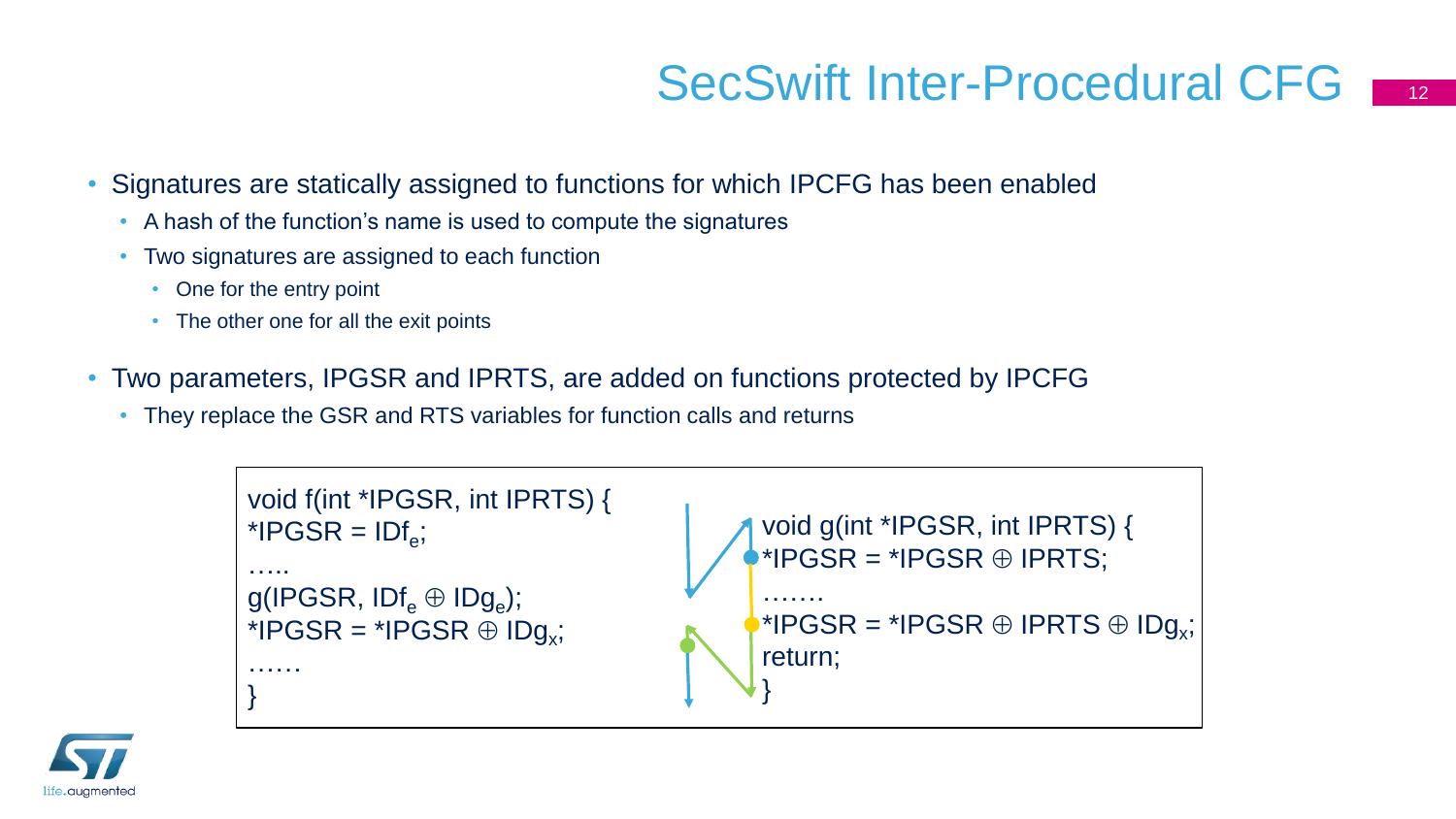# LLVM Implementation Details

#### • SecSwift passes are implemented at the LLVM IR level

- Two generic passes
	- One module pass to implement ABI and IPCFG transformations
	- One function pass to implement DUP and CFG transformations
- Added at the very end of the LLVM middle-end passes
- Do not interfere with general optimizations
- The pass of Global Dead Function Elimination is run again after SecSwift
	- Eliminate dead functions after the application of SecSwift ABI and IPCFG transformations

#### • Very limited modifications in the target backend

- We use intrinsic functions and pseudo instructions
	- To prevent copies from being coalesced in the early passes of the Code Generator
	- To generate target dependent code for the SecSwift checks between values
	- They are lowered to real target code before register allocation
- Support for SecSwift ABI on return values
	- The return value of functions will be duplicated by SecSwift

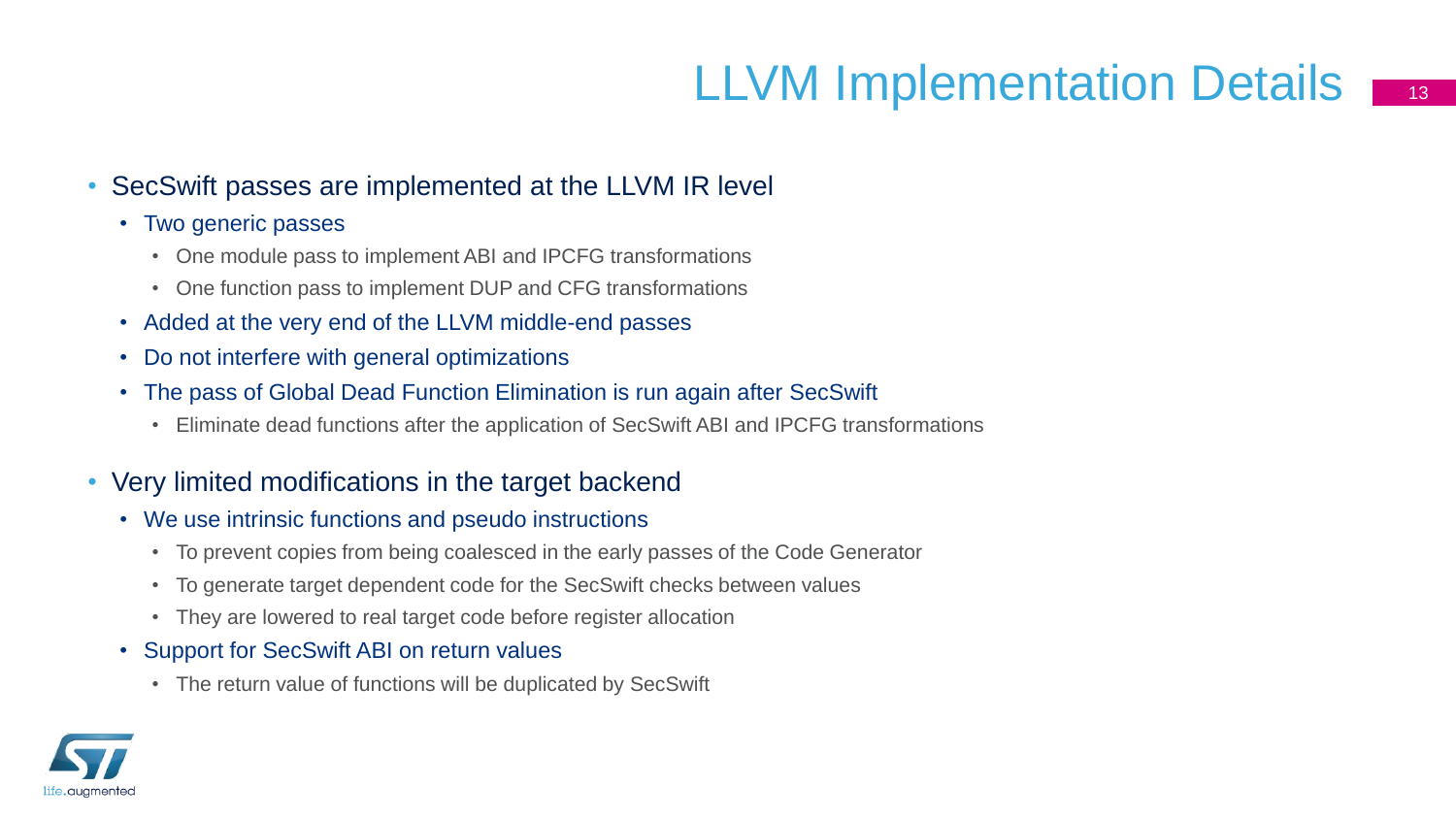# LLVM Implementation Details 14

#### • Activation of SecSwift

- Each SecSwift transformation can be enabled/disabled independently
	- dup : Duplication of the data flow at basic block level
	- cfg : Control-flow integrity checking at basic block level
	- ipcfg : Control-flow integrity checking on call and return instructions
	- abi : Duplication of function parameters and return value
- Command line options apply to all functions in a file
	- -fsecswift-…
- Function attributes
	- \_\_attribute\_((secswift(..., ...)))
	- Override command line options
	- Fine tuning of functions on which SecSwift transformations will be applied

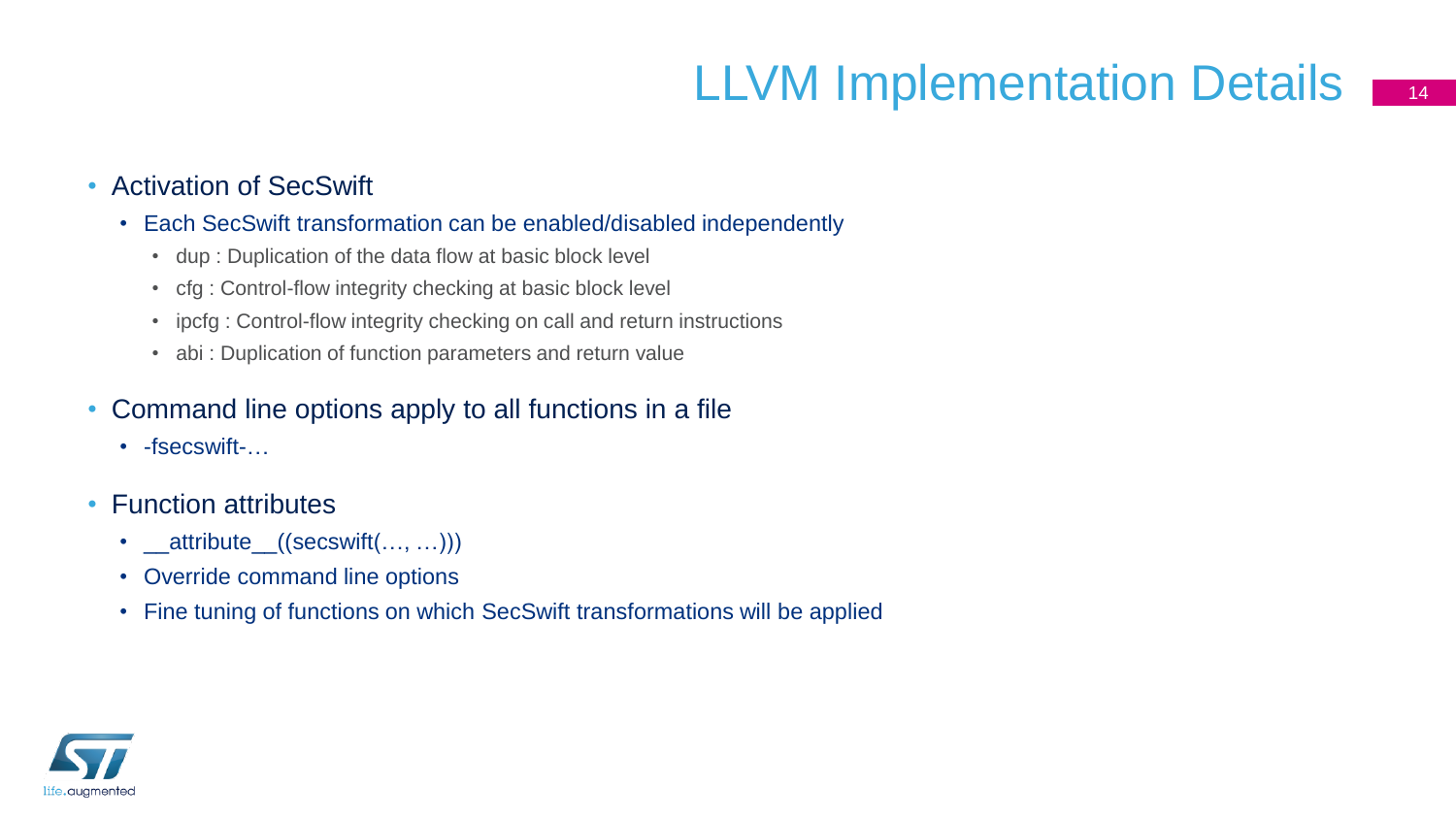# LLVM Implementation Details  $\blacksquare$

- Pragma
	- #pragma secswift(…, …)
	- Override command line options and function attributes
	- Apply to the next single instruction or to the next block of instructions
		- Only 'dup' and 'cfg' are meaningful
	- Reuse the implementation of the "OpenMP Captured" feature
		- The instructions are outlined into a "captured" function
		- Function attributes are used to set the SecSwift options
		- SecSwift is run on a captured function as on the other functions
		- The captured function is inlined back into its original function at the end of the SecSwift passes
- SecSwift options are passed from CLANG to LLVM by means of LLVM function attributes
	- Fully validated and functional in LTO mode

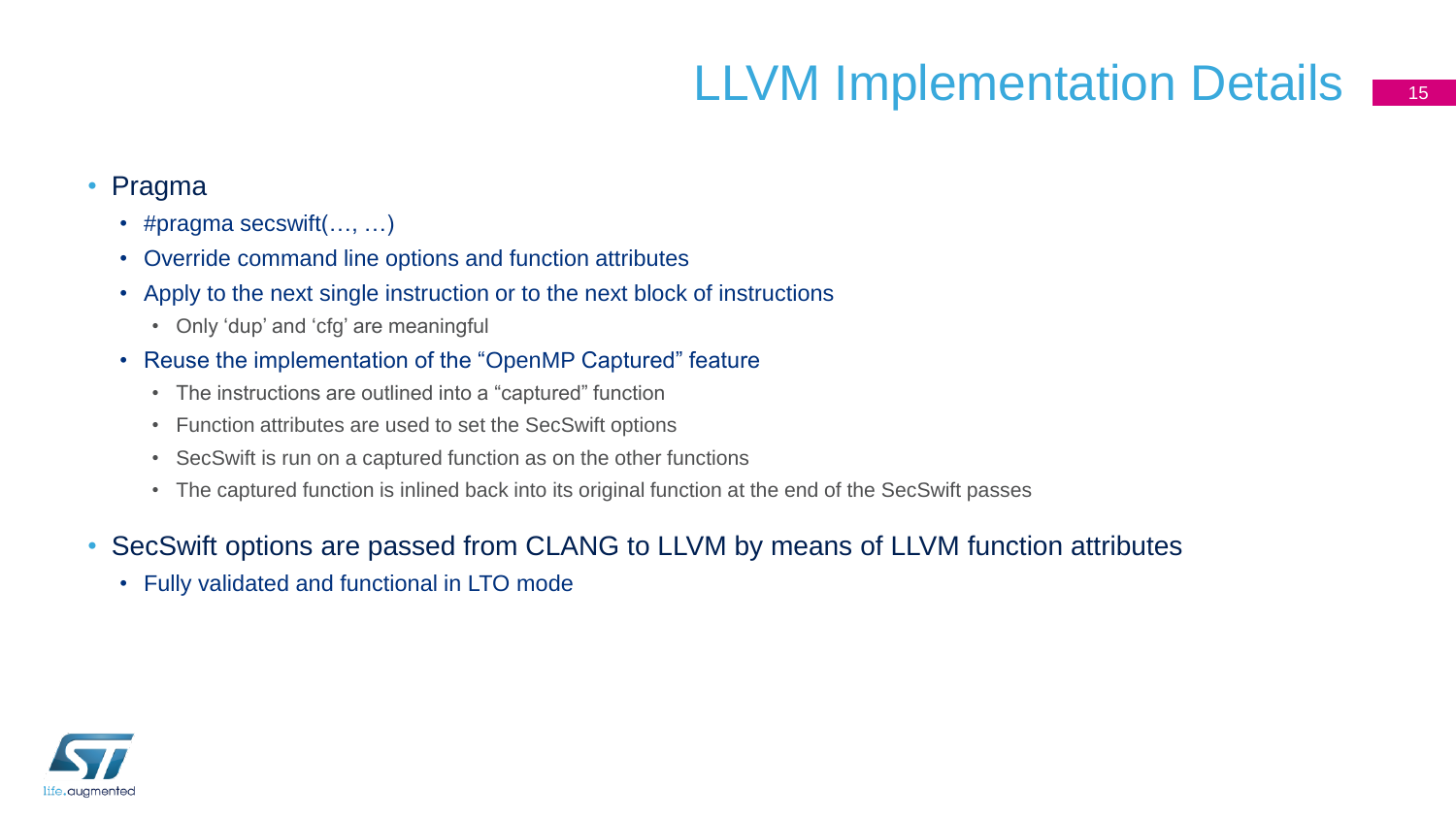### Is the generated code more robust?

- Historically evaluated "by hand"
	- Security experts analyze software protection implemented at source level
		- Check in generated code that protections are still there
- The compiler must now be part of the certification process
- Tools are needed to improve the evaluation process
	- Simulator with fault injection capability
	- Simple solutions currently used, based on debugger tools
- Evaluation on a simple string compare function
	- Attack is a single skip of an instruction
	- -02: 15 instructions, 13% successful attacks
	- -O2 -sec-dup: 53 instructions, 7% succesful attacks
	- -O2 -sec-cfg: 34 instructions, 3% successful attacks
	- O2 -sec-cfg-dup: 51 instructions, 0% successful attacks

```
int mcompare(unsigned char* s1, unsigned char* s2,
                unsigned int bytelen) {
 char res = 0;
 int i;
 for (i = 0; i < bytelen; i++) {
  res = s1[i] \wedge s2[i];
 }
 return res;
}
```
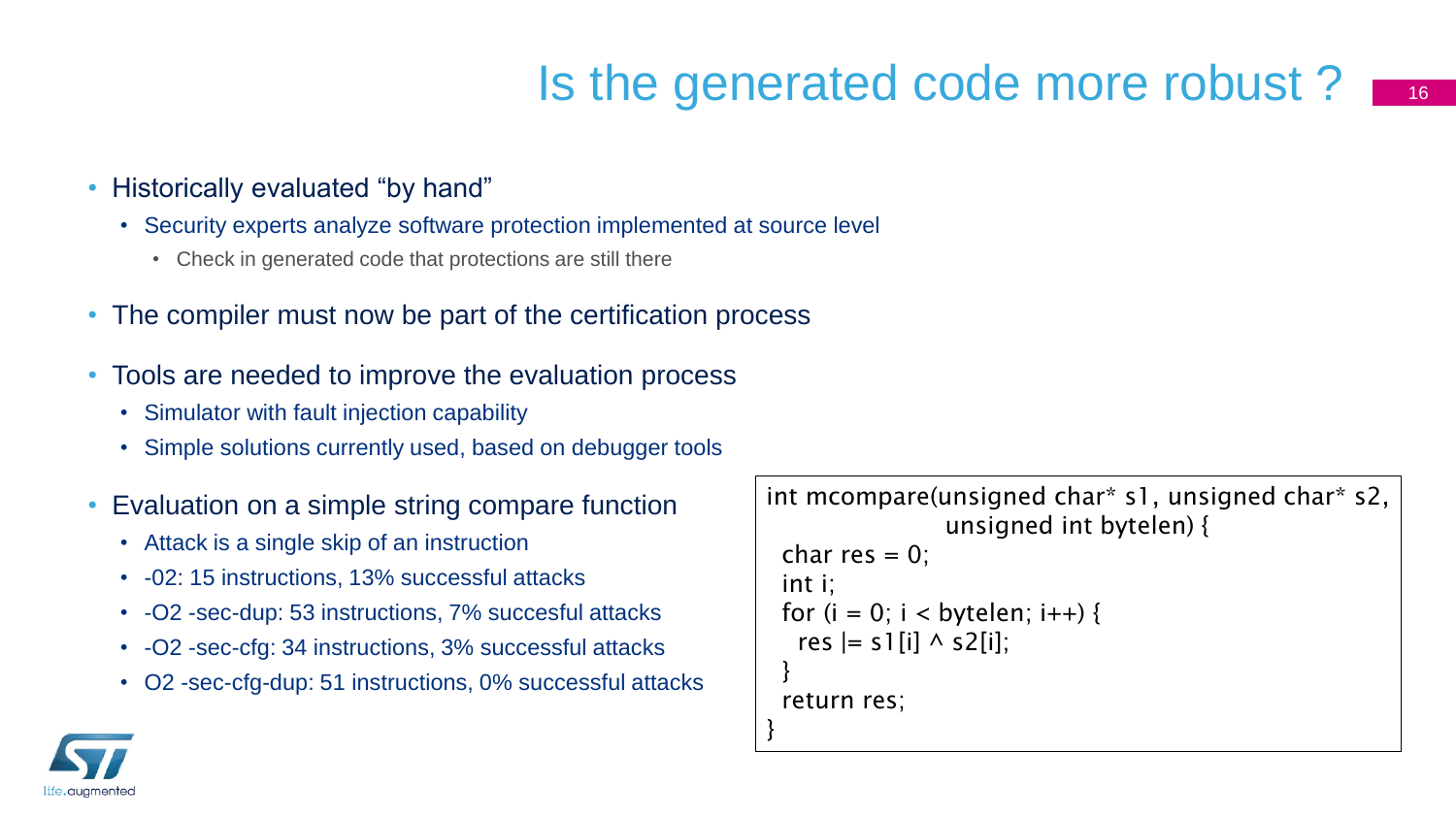### How much for this ?  $\blacksquare$

- Evaluation done on ARM Cortex-M0, with options  $-Oz$  –flto
	- On a set of 22 benchmarks (eembc, audio/video, dhrystone, coremark, …)
- Performance impact (QEMU instruction count)
	- About 2x slower in average, between 1.5x to 5x
		- Major contribution is -fsecswift-dup
		- -fsecswift-cfg -fsecswift-ipcfg alone is 50% slower in average, 3x at most
		- -fsecswift-abi alone has negligible impact

### • Code size impact

- About 3x larger in average, between 1.5x to 4x larger
	- -fsecswift-dup is 2.5x larger in average, 3.5x at most
	- -fsecswift-cfg -fsecswift-ipcfg is 2x larger in average, 3.5x at most
	- -fsecswift-abi alone has negligible impact

#### • Not the whole application code need to be protected

- Only safety critical application parts
	- Fine scoping through pragmas and function attributes

SecSwift impact on performance and code size is comparable to compiling at -O0 without protection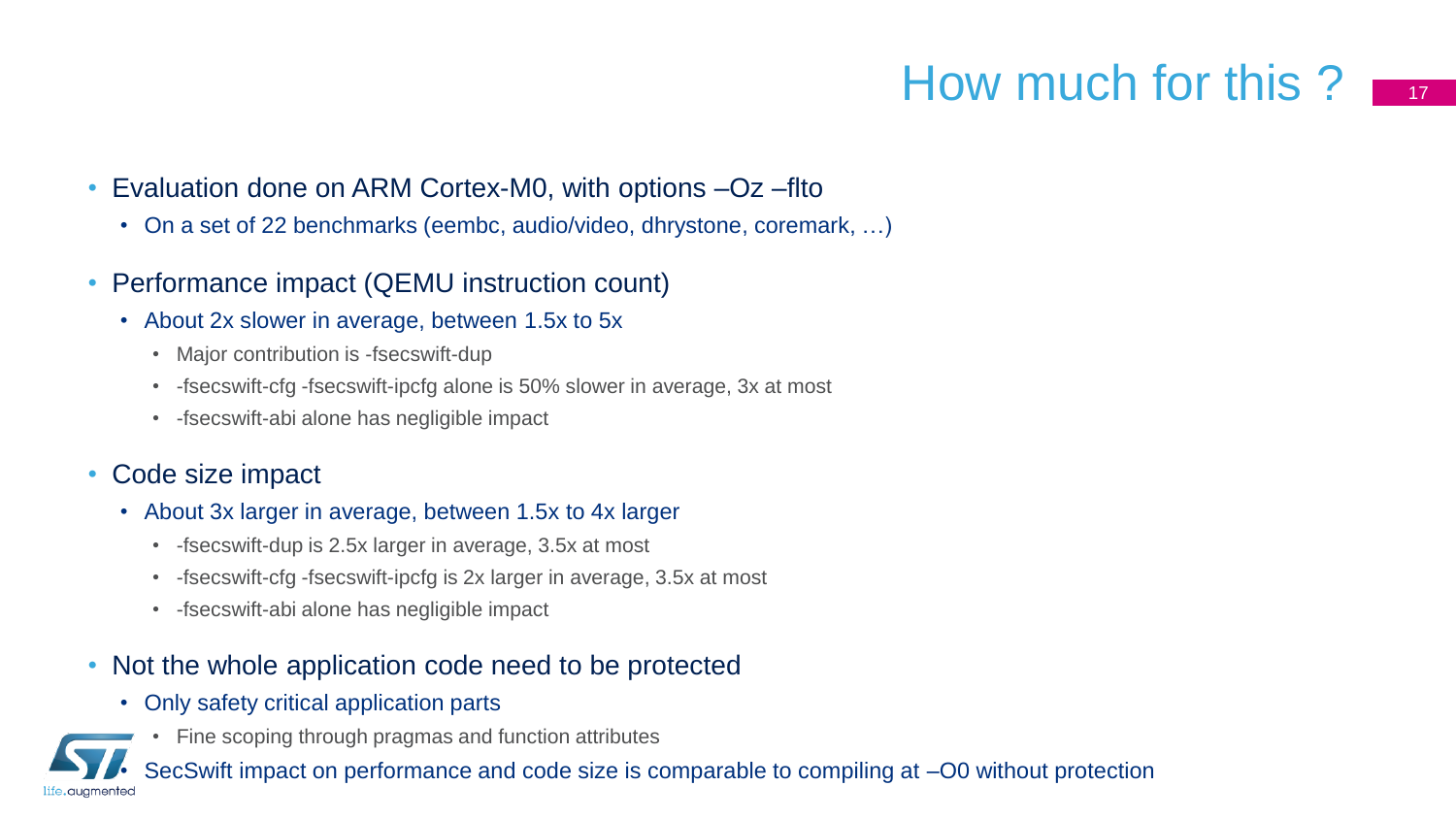### Perspectives **18**

#### • Continuous race between attacks and countermeasures

#### • Fault attacks

- More and more precise attacks
	- Timing of the attacks
	- Very precise location on a chip
- Synchronized multiple attacks
- Countermeasures
	- Protection against skip of multiple instructions has been proposed
	- Add some randomization
		- dead-code
		- random memory location
- No single hardware or software protection, both are needed

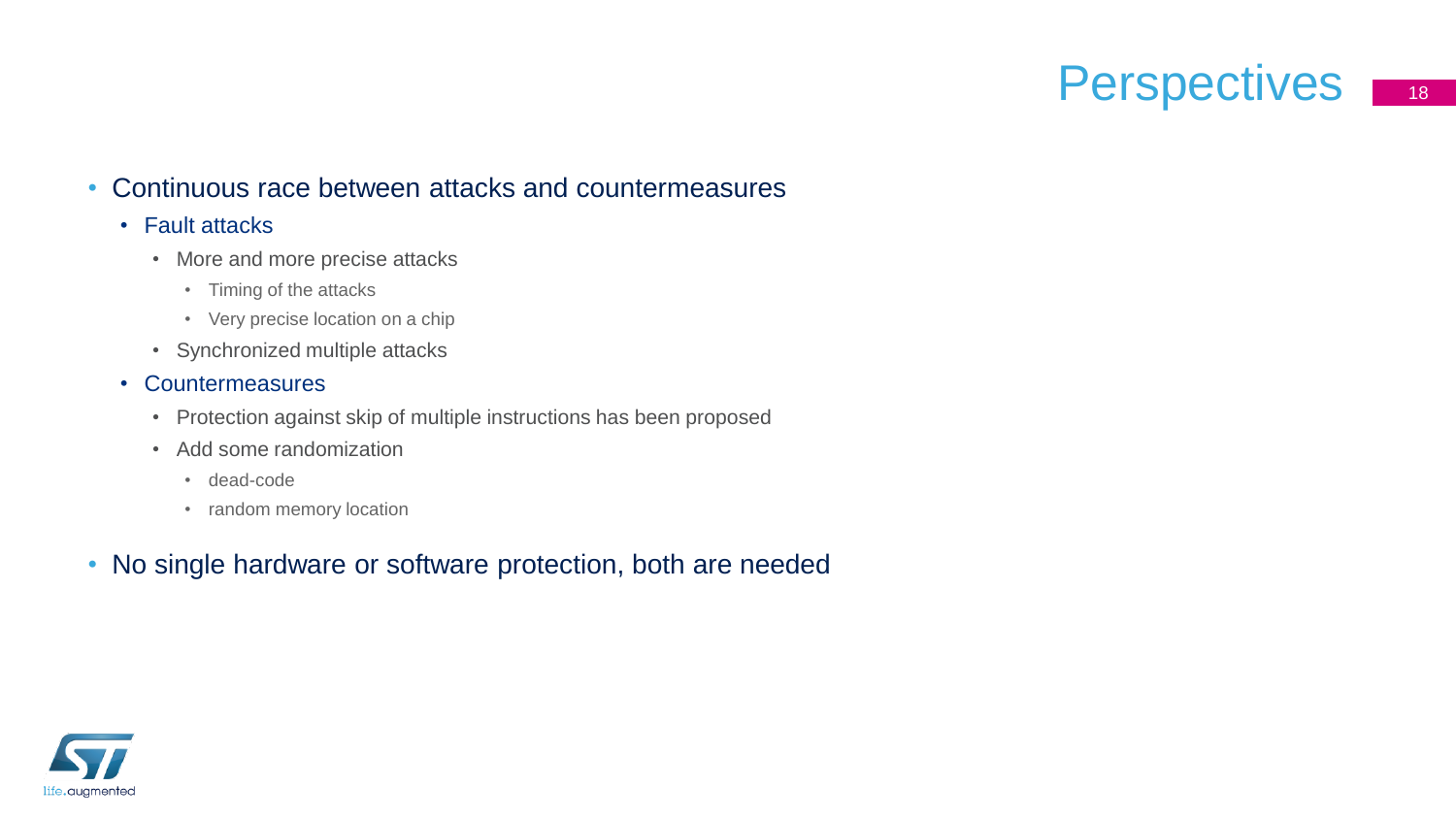### Conclusion  $\blacksquare$



- Manually implemented software protection is too limited
	- Sophistication of attacks
	- Complexity of countermeasures
	- Risk on time-to-market
- We provide compilation tools that enable security hardening transformations
	- That would not be reasonably doable by hand **productivity**
	- That can be local enough to stay limited in resource demand increase **controllability**
	- That can be global enough to treat arbitrary code bases **scalability**
	- That play well together **composability**
	- That are semantically correct for already semantically correct code **soundness**
- New roles for the security experts
	- Propose new or adapted software counter-measures
	- Validate the counter-measures in the compiler rather than in the final application code
	- Determine which counter-measure are needed on which part of an application